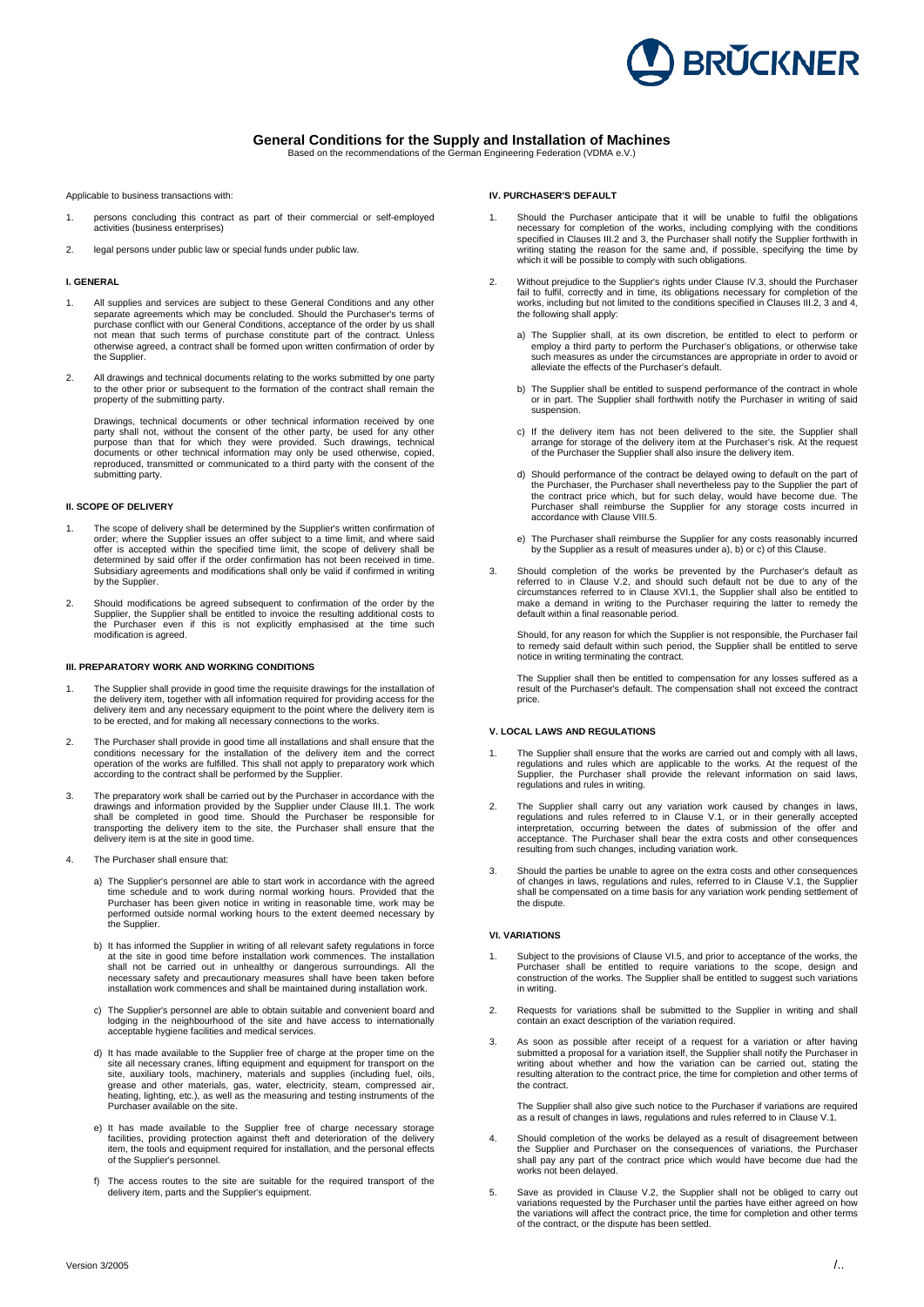# **BRŬCKNER**

# - 2-

#### **VII. TRANSFER OF RISK**

The risk shall pass to the Purchaser upon dispatch of the delivery parts to the Purchaser at the latest, including in those cases in which partial deliveries are<br>made or where the Supplier has assumed responsibility for other supplies and<br>services such as travel to the site and installation or the cos

Except where other trade terms are explicitly agreed, delivery of the delivery item shall be "Ex works" (EXW). Where trade terms are agreed, these shall be interpreted according to the INCOTERMS valid at the time the contract was formed.

On request of the Purchaser the delivery shall be insured – at the cost of the Purchaser - by the Supplier against theft, breakage, transport, fire and water damage and other insurable risks.

Any risk of loss or damage to the works not covered by the first paragraph of this Clause shall pass to the Purchaser on acceptance of the works.

Any loss or damage to the delivery item and works after the risk has passed to the Purchaser shall be at the risk of the Purchaser, unless such loss or damage results from negligence of the part of the Supplier.

- 2. Should dispatch or acceptance be delayed for reasons for which the Purchaser is<br>responsible, the risk shall pass to the Purchaser on the day on which readiness for<br>dispatch has been notified; however, the Supplier shall cover at the request and cost of the Purchase
- 3. Partial deliveries shall be allowed where these are reasonable for the Purchaser.

#### **VIII. DELIVERY PERIOD, DELIVERY DELAYS**

- 1. The delivery period shall commence upon dispatch of the confirmation of order, but not prior to receipt of an agreed advance payment. Delivery periods can only<br>be adhered to by the Supplier if all commercial and technical issues have been<br>clarified by the contracting parties and the Purchaser has com certification or permits. Should this not be the case, the delivery period shall be extended for a reasonable period of time. This shall not apply in cases in which delay is the responsibility of the Supplier.
- 2. Compliance with the delivery period is subject to receipt by the Supplier of correct and timely supplies. Impending delays shall be notified by the Supplier as soon as possible.
- 3. The delivery date shall be deemed to be kept if the delivery item has left the Supplier's works or been reported as ready for dispatch by this date.
- 4. The Supplier shall be entitled to an extension of the delivery period if delay occurs:
	- a) owing to any of the circumstances referred to in Clause XVI.1, or
	- b) owing to variation work under Clause V.2, or
	- c) as a result of variations under Clauses VI.1-5 , or
	- d) as a result of suspension under Clauses IV.2, XII.5, XVI.3 or
	- e) an act or omission on the part of the Purchaser.

The extension shall be reasonable having regard to all the circumstances. This shall also apply should such circumstances affect subcontractors.

The circumstances referred to above shall not be deemed to be the responsibility of the Supplier should they occur during an existing delay. In important cases the Supplier shall notify the Purchaser of the onset and termination of such hindrances as soon as possible.

5. In the event that dispatch is delayed at the request of the Purchaser, the<br>Purchaser shall be charged the costs of storage, or should storage be made at the<br>Supplier's works a minimum of 0.5% of the invoice amount, for commencing one month subsequent to the date on which notification of readiness for dispatch has been notified.

The Supplier shall however be entitled, after stipulation and the abortive expiry of a reasonable period, to dispose otherwise of the delivery item and to make<br>delivery to the Purchaser within a reasonably prolonged period of time provided<br>that the Supplier has drawn the attention of the Purchaser to such

The Purchaser shall be entitled to terminate the contract without notice should performance become irreversibly impeded and impossible in its entirety for the Supplier prior to the transfer of risk. The Purchaser shall also be entitled to terminate the contract should delivery of part of an order become impossible and<br>should the Purchaser have a legitimate interest in refusing partial delivery. Should<br>this not be the case, the Purchaser shall pay the contra partial delivery. The same shall apply in the event of inability to perform on the part of the Supplier. Clauses XI.3, 4 and 5 apply accordingly in all other respects.

Should such impossibility or inability to perform occur during an instance of default on acceptance or should the Purchaser bear sole or main responsibility for the same, the Purchaser shall be bound to provide consideration.

7. Compliance with the delivery period shall be contingent on fulfilment of the Purchaser's contractual obligations.

# **IX. ACCEPTANCE TESTS**

1. Unless otherwise agreed, acceptance tests shall be performed upon completion of the installation work to determine whether the works comply with the contractual terms for acceptance.

The Supplier shall notify the Purchaser in writing that the works are ready for acceptance. Said notice shall specify a date for acceptance tests which provides the Purchaser with sufficient time to prepare for and be represented at the same.

The Purchaser shall bear all costs of acceptance tests. The Supplier shall, however, bear all costs relating to its personnel and other representatives.

- 2. The Purchaser shall provide free of charge any power, lubricants, water, fuel, raw materials and other materials required for the acceptance tests and for final adjustments in preparing for these tests. The Purchaser sh
- 3. Should the Purchaser fail to fulfil its obligations under Clause IX.2 after having been notified in accordance with Clause IX.1 or should the Purchaser otherwise<br>prevent the acceptance tests from being performed, the tests shall be regarded as<br>having been satisfactorily completed on the date for acceptan Supplier's notice.
- 4. Acceptance tests shall be carried out during normal working hours. Unless the contract explicitly stipulates the technical requirements, the tests shall be carried out in accordance with general practice in the appropriate branch of industry concerned in the Purchaser's country.
- 5. The Supplier shall prepare a test report of the acceptance tests which shall be<br>sent to the Purchaser. Should the Purchaser not be represented at the acceptance<br>tests after having been notified in accordance with Clause shall be accepted as accurate.
- 6. Should the acceptance tests show that the works do not comply with the contract, the Supplier shall remedy the defects forthwith. New tests shall be carried out in accordance with Clauses IX.1-5 should this be requested

### **X. ACCEPTANCE**

- 1. The works shall be deemed to be accepted
	- a) if the acceptance tests have been completed successfully or are deemed to have been successful pursuant to Clause IX.3; or
	- b) if the Purchaser has been notified in writing by the Supplier that the works have been completed, provided that the works comply with contractual acceptance conditions and only in those cases in which the parties have agreed not to perform acceptance tests.

Acceptance shall not be prevented by minor defects which do not affect the efficiency of the works.

- 2. The Purchaser shall not be entitled to use the works or any part thereof prior to<br>acceptance. Should the Purchaser do so without the Supplier's consent in writing,<br>the Purchaser shall be deemed to have accepted the work Supplier shall be relieved of its duty to perform acceptance tests.
- 3. The period referred to in Clause XVII shall start to run as soon as the works have been accepted pursuant to Clauses X.1 or 2. Upon a request made by the Supplier in writing, the Purchaser shall issue a certificate stipulating the point in<br>time at which the works have been accepted. Should the Purchaser nonetheless<br>fail to issue such a certificate, this shall not affect acc  $X.1$  and  $2.$

#### **XI. COMPLETION, SUPPLIER'S DELAY**

- The works shall be regarded as completed upon their acceptance pursuant to Clause X.1 or 2.
- 2. Clause VIII. 4 shall apply to extensions of the time for completion accordingly. The time for completion shall also be extended accordingly should delivery be delayed pursuant to Clauses VIII. 1, 2,4 7.
- 3. The Supplier shall be deemed to be in delay should the works not be completed pursuant to Clause XI.1 on the completion date stipulated by contract or according<br>to Clause X1.2. Delay on the part of the Supplier shall entitle the Purchaser to<br>liquidated damages from the date on which the work completed.

The liquidated damages shall be payable at a rate of 0.5 per cent of the contract price for each completed week of delay. The liquidated damages shall not exceed 5 per cent of the contract price.

Should only part of the works be delayed, the liquidated damages shall be calculated on that part of the contract price which is attributable to such part of the works as cannot in consequence of the delay be used as intended by the parties.

The liquidated damages become due upon request made by the Purchaser in writing, not however prior to completion of acceptance or termination of the contract pursuant to Clause XI.4.

4. Should the Supplier's delay be so lengthy that the Purchaser is entitled to the maximum liquidated damages under Clause XI.3 and should the works still not be<br>completed, the Purchaser shall be entitled to make a demand in writing for<br>completion within a final reasonable period which shall not be less weeks.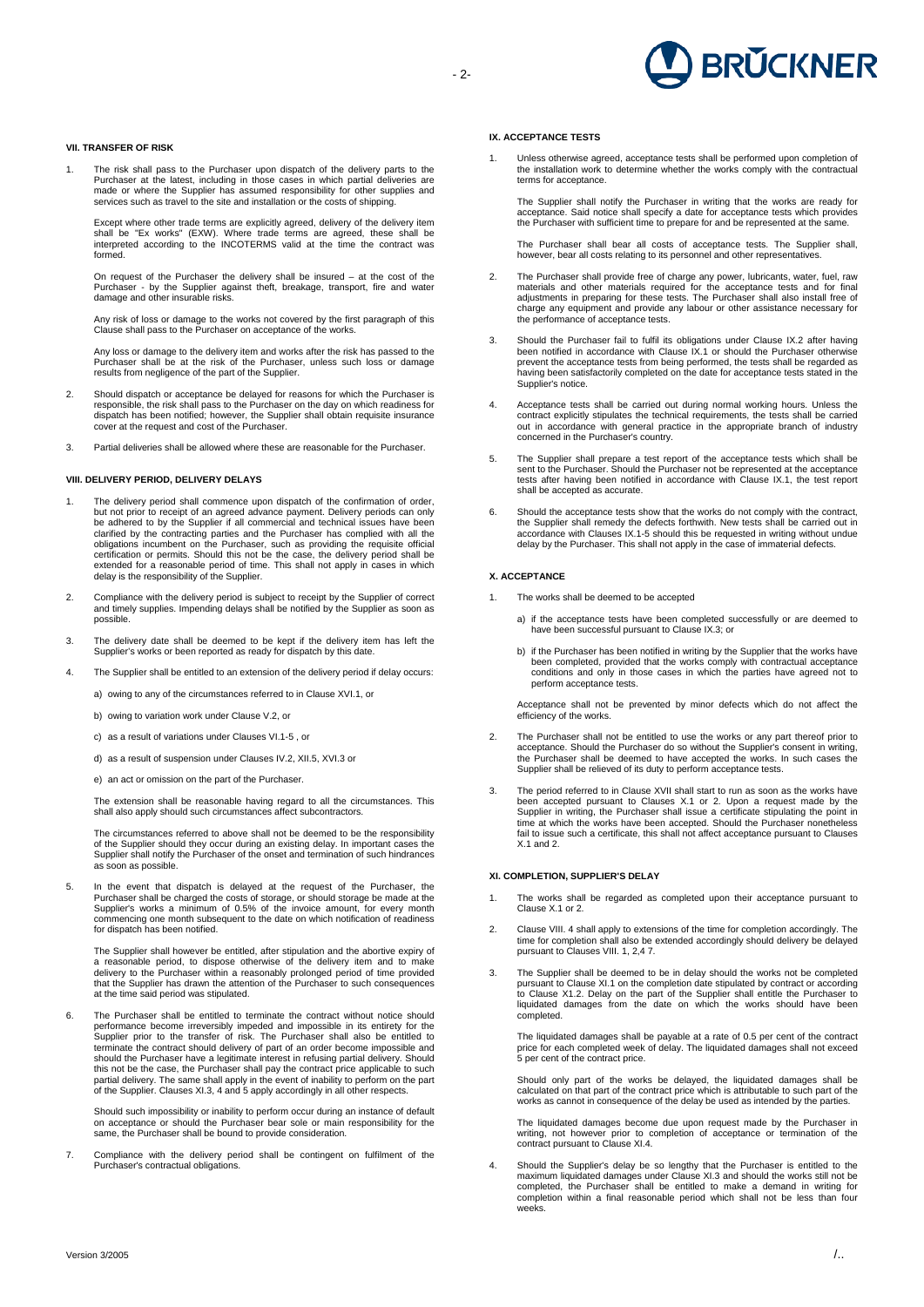**BRÜCKNER** 

Should the Supplier not complete the works within such final period and should<br>this not be due to circumstances for which the Purchaser is responsible, the<br>Purchaser shall be entitled to serve notice in writing to the Supp cannot be used as intended by the parties.

Should the Purchaser terminate the contract, the Purchaser shall be entitled to compensation for losses suffered as a result of the Supplier's delay. Total compensation, including liquidated damages as payable under Clause XI.3, shall not exceed 10 per cent of that part of the contract price which is attributable to the part of the works in respect of which the contract is terminated.

5. The remedies available to the Purchaser in the event of delay on the part of the<br>Supplier shall be limited to liquidated damages under Clause XI.3 and termination<br>of the contract with limited compensation under Clause X against the Supplier based on such delay shall be excluded, except where the Supplier has been guilty of gross negligence, wilful intent or culpable breach of contract.

# **XII. PRICE AND PAYMENT**

- 1. Unless agreed otherwise, prices shall be ex works, including loading and packaging in the works, but excluding unloading. Value-added tax at the applicable statutory rate shall be added to the prices.
- 2. Unless otherwise agreed, payment shall be made to the account of the Supplier 30 per cent as advance payment following receipt of the confirmation of order, 30 per cent as soon as the notification is provided to the Purchaser that the main parts are ready for dispatch, 30 per cent upon delivery of the delivery item or the major part of the delivery item to the site and the remaining part of the contract price upon acceptance.
- 3. The Purchaser shall only be entitled to retain payments or to offset payments with counterclaims to the extent that such counterclaims are undisputed or have been legally determined.
- 4. Should baselines dates for payments be culpably exceeded, the Supplier shall be entitled to charge interest on arrears without first issuing a reminder; more extensive damages for delay may also be claimed.
- 5. In the event of late payment the Supplier shall be entitled after notifying the Purchaser in writing – to suspend performance of the contract pending receipt of payment.

#### **XIII. RETENTION OF TITLE**

- 1. Title to all delivered goods shall only pass to the Purchaser following settlement of all claims by the Purchaser including future claims arising from the business relationship.
- 2. The Supplier shall be entitled to insure the delivery item, at the cost of the Purchaser, against theft, breakage, fire, water damage and other damages unless the Purchaser has demonstrably taken out insurance cover itself and has assigned its claims arising from said insurance cover to the Supplier in advance.
- 3. The Purchaser may not pledge the delivery item or assign same by way of security. The Purchaser shall notify the Supplier forthwith in the event of attachments and seizure or other third-party dispositions. Unless given item with other objects.

Should the delivery item nonetheless be treated or processed by the Purchaser, the provisions regarding the retained goods shall likewise apply to the new object resulting from such treatment or processing. Should the goods be processed, blended or joined with other objects, the Supplier shall acquire co-retained title to the new object created as a result in the ratio of the value of the delivery item to the other processed or joined items at the time of such processing or joining. In<br>undertaking any processing work the Purchaser shall be active on behalf of the<br>Supplier without acquiring any claims against the Supplier as processing.

4. Should the Purchaser act in breach of contract, particularly in the event of default in payment, the Supplier shall be entitled to retake possession after issuing a warning and the Purchaser shall be obliged to surrender.

The assertion of the retention to title and the attachment of the delivery item by the Supplier shall not constitute withdrawal from the contract.

5. The institution of insolvency proceedings shall entitle the Supplier to terminate the contract and to demand immediate surrender of the delivery item.

#### **XIV. WARRANTY CLAIMS**

The Supplier provides the following warrants for material defects and defects in title, excluding further claims – subject to Section XV. – as follows.

Material defects

1. Claims for defects of the Purchaser shall exist only if the Purchaser has complied with its inspection and notification duties pursuant to Sec. 377 of the German Commercial Code (Handelsgesetzbuch –HGB) in due time. Non-recognisable defects shall be notified within 1 week of their discovery, but at the latest within 3 months of delivery or termination of any other services. The Purchaser shall perform a functional test within this period. Defects which should have been detected during an acceptance inspection shall not be notified subsequent to agreed acceptance.

- 2. All such parts are to be replaced or repaired free of charge at the discretion of the Supplier that are shown to have been defective prior to the transfer of risk. The discovery of such defects shall be notified to the transferred to the Supplier on request forthwith.
- 3. Should the Supplier have requested that the defective part or the delivery item be returned to it, and should the Purchaser fail to comply with this duty, the defect shall be deemed as unproven. In such cases the Purchaser shall reimburse all the costs incurred by the contractor relating to the exchange of the part notified as defective (e.g. costs of spare parts and delivery costs).
- 4. Following agreement with the Supplier, the Purchaser shall make the necessary<br>time and opportunity for carrying out all the reworking and replacement deliveries<br>deemed necessary by the Supplier; should the Purchaser fai and opportunity, the Supplier shall be released from liability for the consequences<br>of the same. Only in urgent cases, and following immediate notification of the<br>Supplier, in which operational safety may be jeopardized or
- 5. Should the complaint prove to be legitimate, the Supplier shall bear those of the direct costs arising from reworking or replacement deliveries incurred for the replacement item including dispatch of the same. The Supplier shall also bear the dismantling and re-assembly costs as well as the costs for the provision of any fitters and auxiliary personnel who may be required, including travel expenses provided that this does not entail imposing an unreasonable burden on the Supplier.

Should the works not be at the site, the Purchaser shall bear any resulting additional costs incurred by the contractor when remedying defects.

6. In the framework of statutory provisions, the Purchaser shall be entitled to terminate the contract should the Supplier – taking account of statutory exemptions – allow a reasonable period of grace for reworking or replacement<br>delivery on account of material defects to expire abortively. In the case of<br>insubstantial defects the Purchaser's right shall be limited to the reduction in the contract price. The right to demand a reduction in the contract price is excluded in all other cases.

Further claims are governed by Clause XV.2 of these General Conditions.

7. No warranty shall be assumed in the following cases in particular:

Unsuitable or improper use, faulty installation or commissioning by the Purchaser or third parties, natural wear and tear, faulty or negligent treatment, improper maintenance, unsuitable operating equipment, faulty construction work, unsuitable foundations, chemical, electrochemical or electrical influences – except where these are the responsibility of the Supplier.

8. Should the Purchaser or a third party perform improper reworking, the Supplier shall accept no liability for the consequences of the same. The same shall apply should alterations be made to the delivery item without the prior approval of the Supplier.

### Defects in title

Should use of the delivery item result in the infringement of domestic intellectual property rights or copyrights, the Supplier shall – as a matter of principle and at its<br>own cost – procure the right of the Purchaser to make further use of the delivery<br>item or shall modify the delivery item in a manner a

Should this not be possible on reasonable business terms or within a reasonable period, the Purchaser shall be entitled to terminate the contract. Subject to the specified preconditions the Supplier shall also be entitled to terminate the contract.

The Supplier shall also hold the Purchaser harmless against undisputed or legally effective claims asserted by the owners of the relevant intellectual property rights.

Subject to Section XV.2, the duties of the Supplier referred to in Clause XIV.8 shall be exhaustive with regard to the infringement of intellectual property rights or copyrights.

These shall only exist if

- the Purchaser notifies the Supplier forthwith of any claims regarding infringements of intellectual property rights or copyrights,
- the Purchaser provides the Supplier with appropriate support warding off such claims or enables the Supplier to perform the modification measures referred to in Clause XIV.8,
- all measures to ward off such claims, including out-of-court settlements, remain the preserve of the Supplier,
- the legal defect is not the result of instructions issued by the Purchaser, and
- the infringement has not been caused by the fact that the Purchaser has modified the delivery item independently or in a manner which does not comply with contractual provisions.

#### **XV. LIABILITY**

1. Should it not be possible for the Purchaser to use the delivery item as foreseen by contract through the fault of the Supplier as a result of omitted or faulty implementation of suggestions and consultations made before duties, in particular instructions regarding the operation and maintenance of the<br>delivery item, the provisions of Clauses XIV. and XV.2 shall apply accordingly,<br>ruling out further claims by the Purchaser.